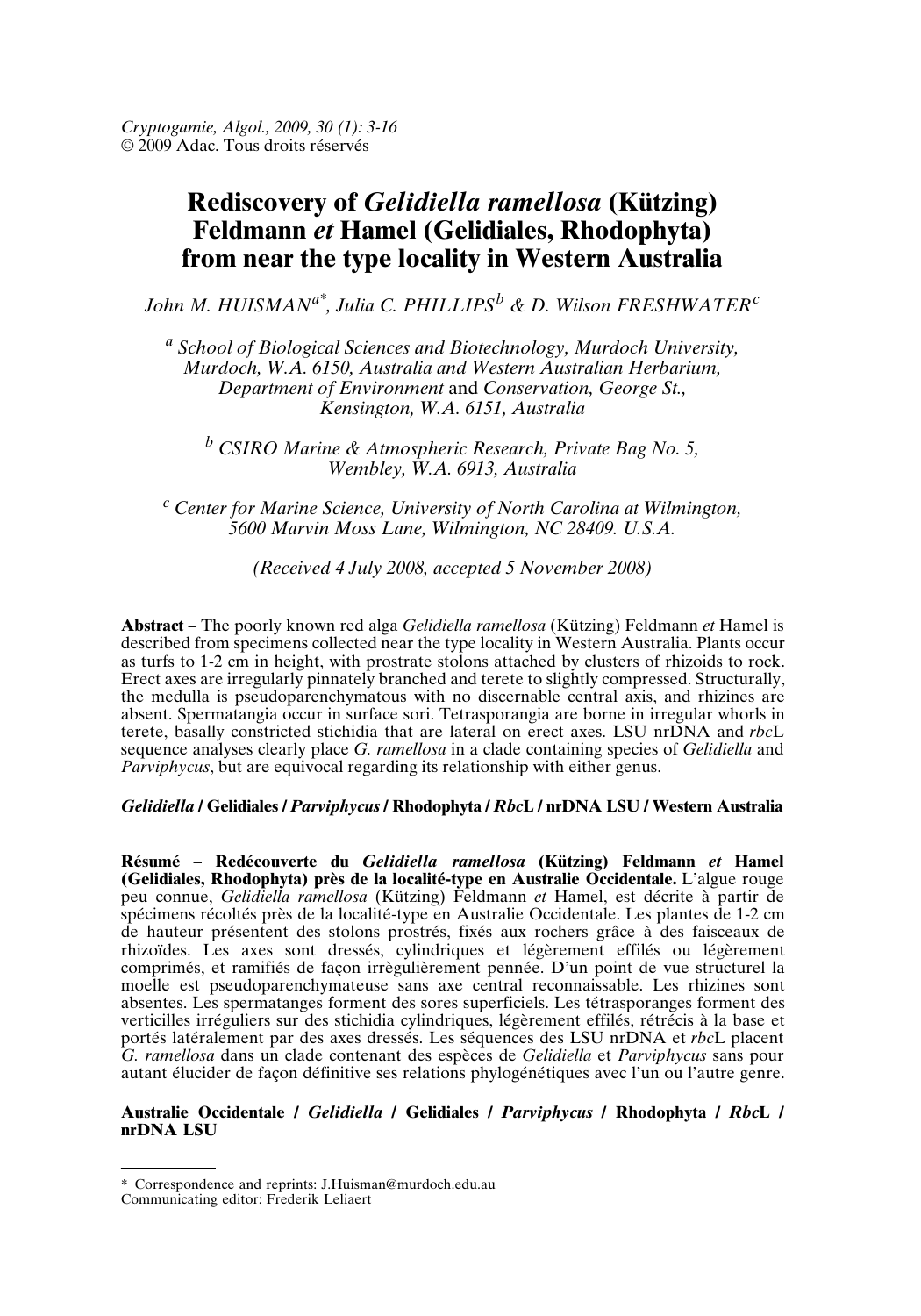## **INTRODUCTION**

*Gelidiella ramellosa* (Kützing) Feldmann *et* Hamel is a small red algal turf species known with certainty only from the type material (Womersley  $\&$ Guiry, 1994: 122), a collection made from southwestern Australia over 165 years ago. Since that time the species has not been recorded from the type locality or anywhere else in Australia, but has been attributed to Tunisia (Feldmann, 1931; Feldmann & Hamel, 1936; Boudouresque, 1967: 152, figs 1-7; Maggs & Guiry, 1987: 429) and Japan (Yoshida *et al*., 1990: 290). Womersley & Guiry (1994) doubted the veracity of these records, as most descriptions do not agree entirely with the type material. Recently, Perrone & Delle Foglie (2006) mentioned a collection from the Cheradi Islands attributed to *G. ramellosa* by Lapenna & Perrone (1999) that "seems quite distinct from the Australian specimens".

Given the apparent rarity of this species, and its questionable occurrence in other regions, it was therefore of great interest when specimens were collected by one of us (JP) from a limestone reef habitat near Perth, Western Australia, in 2005. A subsequent collection was made in 2007 from the same location. These specimens are tetrasporangial and spermatangial and are wholly compatible with the type collection. Unfortunately the exact provenance of the type specimens is unknown, but it is known that their collector, Johan August Ludwig Preiss (1811- 1883), collected from south-western Australia, including localities near Perth. The new specimens therefore represent authentic new material of this apparently rare species from the probable vicinity of the type locality.

These new collections have allowed us to make a detailed examination of the habit, morphology, tetrasporangia, previously unknown spermatangia, and molecular relationships of *G. ramellosa*.

## **MATERIALS AND METHODS**

Specimens were collected by SCUBA and either frozen (2005) or preserved in 5% formalin/sea water (2007) for morphological examination. Portions of the 2007 collections were dried in silica gel desiccant for DNA extraction. For microscopical examination, plants were sectioned by hand and stained in 1% aniline blue, then mounted in 50% Karo (CPC International, Westchester, IL, USA) corn syrup. Herbarium specimens and slide preparations are held in PERTH. Specimens and slide preparations were examined with a Nikon SMZ800 stereo microscope and Nikon Eclipse 80*i* compound microscope and photographed using a Nikon DSFi1 digital camera (Nikon, Tokyo, Japan). Photographic plates were prepared using Adobe Photoshop CS2.

Total genomic DNA was extracted from a silica gel dried specimen following the procedure of Hughey *et al.* (2001). Amplifications of the plastidencoded *rbc*L and partial nuclear-encoded large-subunit rRNA genes (LSU) were performed using Hot Star Taq DNA polymerase (Qiagen, Valencia, CA, USA) and the reaction mixture and thermocycling protocol described in Freshwater *et al.* (2005). Big Dye (Applied Biosystems, Foster City, CA, USA) sequencing reactions were set up following the manufacturer's protocol and run on an ABI 3130*xl* Genetic Analyzer. Amplification and sequencing primers were the same as those published in Freshwater & Rueness (1994) and Freshwater & Bailey (1998). Sequence reaction results were edited and compiled using Sequencher (Gene Codes Corp., Ann Arbor, MI, USA).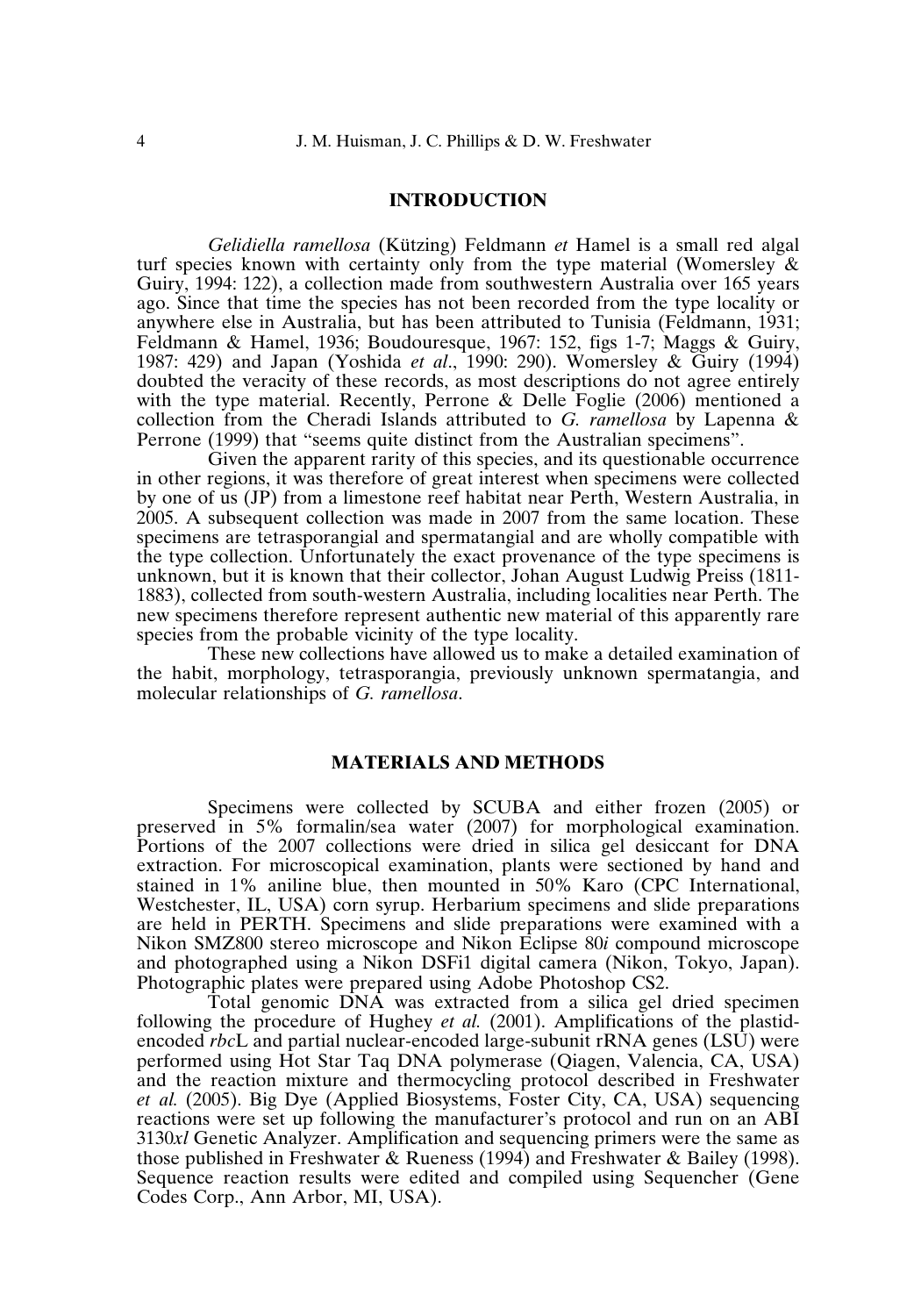

Figs 1-5. *Gelidiella ramellosa*, vegetative features (all PERTH 07895399 except where indicated). **1.** Detail of a portion of a tetrasporangial plant, showing irregularly pinnate branching. **2.** Pressed herbarium specimen showing clumped habit (PERTH 07857616). **3.** Detail of prostrate axis showing unicellular, clustered attachment rhizoids. **4.** Section of thallus showing medulla without obvious axial and periaxial cells and lacking rhizines. **5.** Apex of branch with prominent apical cell and surface hairs. Scales:  $1 = 1$  mm;  $2 = 5$  mm;  $3, 5 = 100$  µm;  $4 = 50$  µm.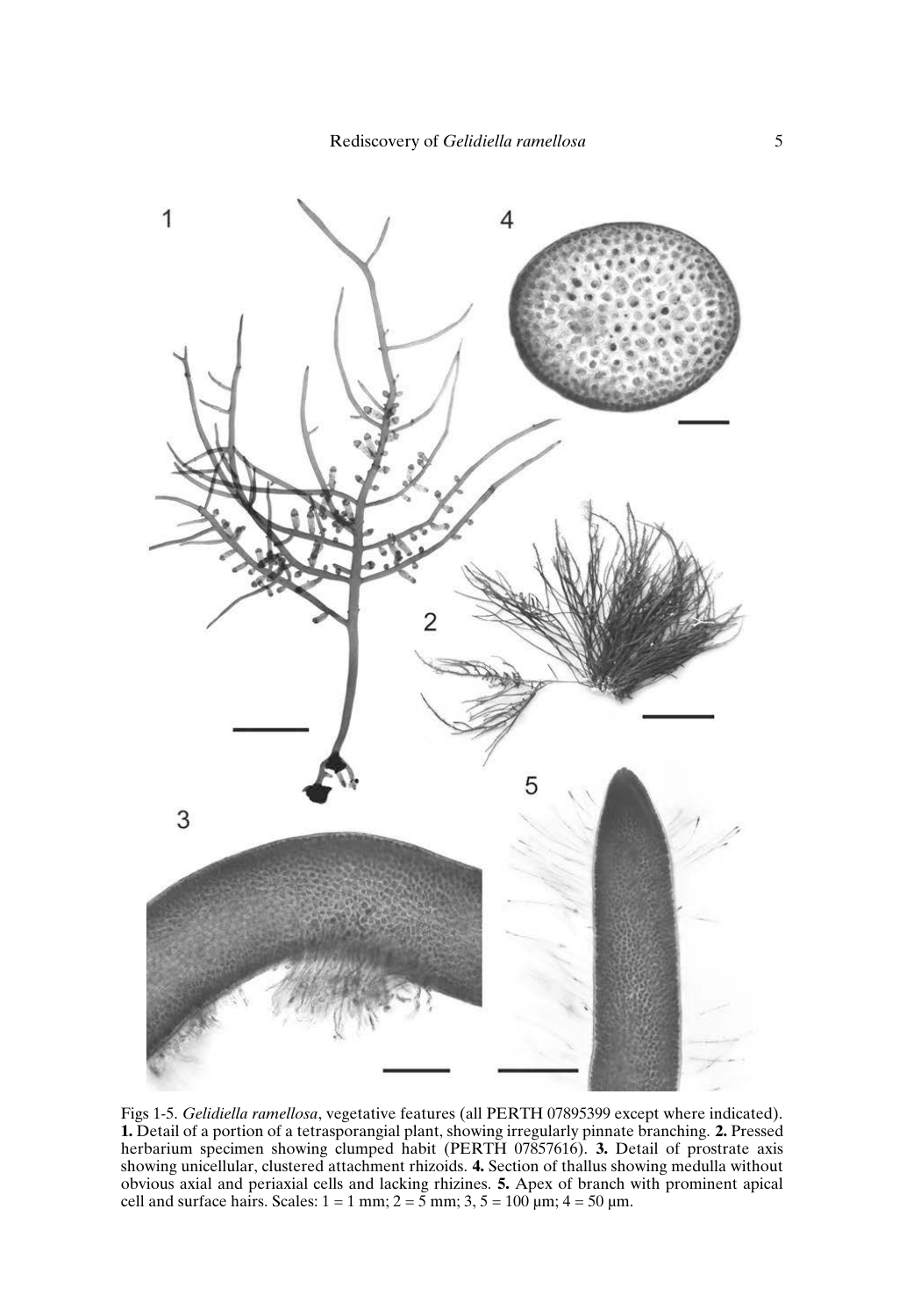| <b>Species</b>             | Collection information/source                                                       | Accession #     |                 |
|----------------------------|-------------------------------------------------------------------------------------|-----------------|-----------------|
|                            |                                                                                     | rbcL            | LSU             |
| Aphanta pachyrrhiza        | KwaZulu-Natal, South Africa (Tronchin &<br>Freshwater, 2007)                        | EF190244        | EF190257-       |
| Gelidiella acerosa         | Oahu, Hawaiian Islands (Freshwater et al., 1995)                                    | L22475          | AF039551        |
| Gelidiella acerosa         | Lord Howe Island (Millar & Freshwater, 2005)                                        | AY352424        | AY359963        |
| Gelidiella acerosa         | Cahuita, Costa Rica (Thomas & Freshwater, 2001)                                     | AF305812        | AF296519        |
| Gelidiella acerosa         | Matemwe, Zanzibar, Tanzania. F. Leliaert &<br>E. Coppejans, 14.vii.01               | EU146837        | FJ215875        |
| Gelidiella "acerosa"       | 9-mile reef, Sodwana Bay, KwaZulu-Natal, South<br>Africa. D.W. Freshwater, 12.ii.01 | <b>FJ215878</b> | <b>FJ215876</b> |
| Gelidiella fanii           | Lungkeng, Kenting National Park, S. Taiwan.<br>S.M. Lin, 17.x.02                    | EU146838        |                 |
| Gelidiella ligulata        | Miyake Island, Japan (Shimada & Masuda, 1999)                                       | AB017678        |                 |
| Gelidiella ramellosa       | Cook Lump, near Perth, Western Australia.<br>J. Phillips, 10.i.07                   | FJ215879        | FJ215877        |
| Gelidium corneum           | Asturias, Spain (Freshwater et al. 1995<br>[as G. sesquipedale])                    | L22071          | AF039539        |
| Parviphycus antipae        | Lord Howe Island (Millar & Freshwater, 2005)                                        | AY352425        |                 |
| Parviphycus sp.            | Siaton, Maloh, Negros Oriental, Philippines. J. West<br>culture #3433               | AF309386        | AF308798        |
| Parviphycus<br>tenuissimus | Lectotype, Biarritz, France (Santelices & Rico, 2002)                               | AF309385        | AF308799        |
| Parviphycus<br>tenuissimus | Gran Canaria, Canary Islands (Rico et al., 2002)                                    | AF320983        | AF320984        |
| Pterocladia lucida         | Wellington, New Zealand (Freshwater et al., 1995)                                   | U01048          | AF39550         |
| Pterocladiella capillacea  | California, USA (Freshwater et al., 1995)                                           | U01896          | AF039549        |

Table 1. Collection information/source and GenBank accession numbers for species included in molecular analyses. Newly generated sequences are indicated in bold

The five newly generated sequences and ones available from GenBank (Table 1) were aligned using MacClade (v. 4, Maddison & Maddison, 2000). Three different sequence alignment data sets were compiled and analysed in this study: one containing 16 *rbc*L sequences; one consisting of 13 LSU sequences, and a combined  $rbc\bar{L}$  + LSU alignment including the 13 taxa for which both sequences are available. Characteristics and models of molecular evolution for these alignments were determined using Modeltest v. 3.06 (Posada & Crandall, 1998) and PAUP\* v. 4.b10 (Swofford, 2002). All three data sets were analysed using maximum likelihood (ML), maximum parsimony (MP) and distance methods as implemented in PAUP\*. ML searches used the Modeltest derived models of sequence evolution and consisted of 10 random sequence additions (RADs) with tree bisection-reconnection (TBR) branch swapping and MULTREES option. ML bootstrap analyses consisted of either 303 (*rbc*L), 1000 (LSU), or 702 (combined) replications of 7 RADs, TBR and MULTREES. MP analyses consisted of branch-and-bound searches, and parsimony bootstrap values were based on either 675 (*rbc*L) or 1000 (LSU & combined) replications of branch-andbound searches. Distance analyses consisted of neighbor-joining (NJ) tree building using the Modeltest derived distance correction. Distance bootstrap values were based on 5000 replications of neighbor-joining tree building.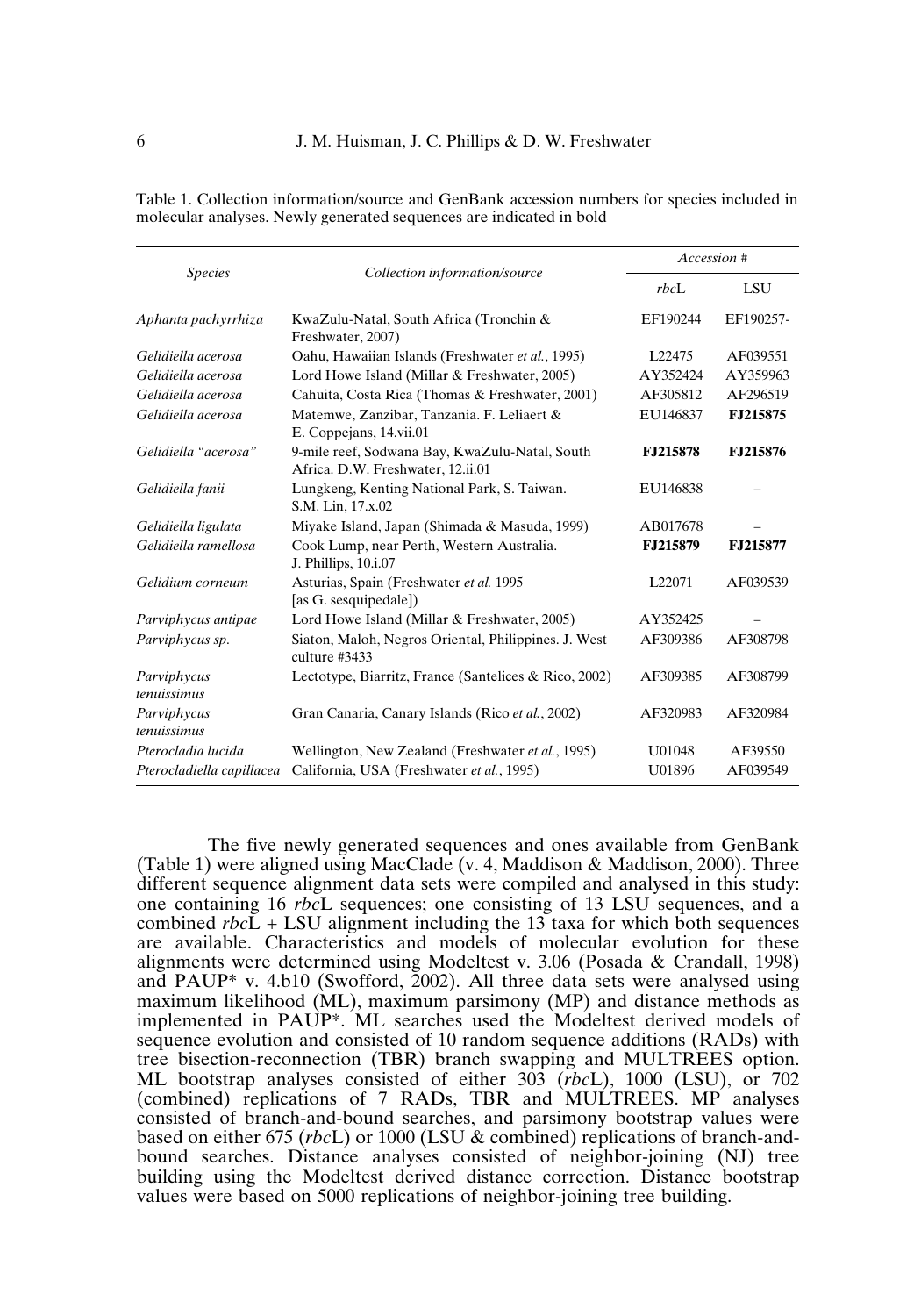## **RESULTS**

*Gelidiella ramellosa* (Kützing) Feldmann *et* Hamel, 1934: 533. **Basionym:** *Acrocarpus ramellosus* Kützing, 1843: 405; 1849: 762; 1868: 12, pl. 34d-g. Sonder 1848: 174.

**Synonym:** *Echinocaulon ramellosum* (Kützing) Feldmann, 1931: 8, figs. 1-3.

**Type:** From W. Aust (*J.A.L. Preiss*); holotype in L, 941, 11…11 (Barcode: L 0055890). The exact provenance of the type specimens from Western Australia is unknown. Preiss collected from the southwest of Western Australia from 4 December 1838 to 8 January 1842 (Marchant, 1990). Sonder (1848) gives additional habitat information: "Ad conchas et inter caespites *Janiae antenninae* in litore occidentali Novae Hollandiae. Herb Preiss No. 2559", but again no specific locality. Further details and an image of the type sheet are available at the Leiden Herbarium website (http://145.18.162.53:81/c8?ent=300017&rec=48643&sct=1). A fragment of the type is also held in UC, No. 93568 (Santelices, 2007).

**Specimens examined:** Cook Lump (31° 26.914 S, 115° 32.830 E), north of Two Rocks, Western Australia, on high relief limestone reef at 4.2 m depth, 25 Jan. 2005, *J. Phillips 652* (PERTH 07857616, Fig. 2). Same location, 11 Jan. 2007, *J. Phillips & J. Huisman*, (PERTH 07895399) (Figs 1, 3-5, 6-12).

#### **Habit and morphology**

Plants grow as a turf to 1-2 cm in height (Fig. 2), with prostrate stolons 110-210 µm in diameter, attached by clusters of discrete rhizoids (Fig. 3) to rock. Erect branches are sparsely irregularly pinnately branched, terete to slightly compressed, 230-300 µm in diameter and tapering to a prominent domed apical cell (Fig. 5). Surface hairs are common, particularly near the apices (Fig. 5). Lateral branches are 110-140 µm broad, tapering to ca 70 µm broad below apices. Following damage, new branches regenerated from the cut surface are often of a smaller diameter than the parent branch (Fig. 8). Structurally, the medulla is pseudoparenchymatous with no discernable central axis, the cells 9-16 µm in diameter, grading into a pigmented cortex (Fig. 4). Cells of the epidermal layer are equidimensional in transverse section and  $3-5$  µm broad. Rhizines are absent, but under the light microscope some sections of the thallus (particularly near branch bases) appear to be refractive, indicating cell-wall thickening. In surface view, cells are angular, somewhat equidimensional (particularly in prostrate axes) to longitudinally elongate, 9-12 µm long by 3-5 µm wide µm, and aligned in vaguely splayed rows. Plants were often heavily epiphytized by species of *Acrochaetium*, including *A. microscopicum* (Kützing) Nägeli.

## **Reproduction**

Spermatangia arise in indefinite sori covering most of the surface near the apices of the plants (Fig. 6). The epidermal cells divide to produce 2-4 relatively elongate spermatangial mother cells (2-3 times as long as broad in lateral view), each of these then dividing transversely to produce one small spherical, ellipsoidal or slightly conical spermatangium  $(2-3 \mu \text{m})$  in diameter) (Fig. 7).

Tetrasporangia are borne in stichidia that arise laterally on erect axes (Fig. 8). Stichidia are terete, with a basal constriction or shortly stalked, simple or rarely once bifurcate, 400-1000 µm long and 160-250 µm in diameter. The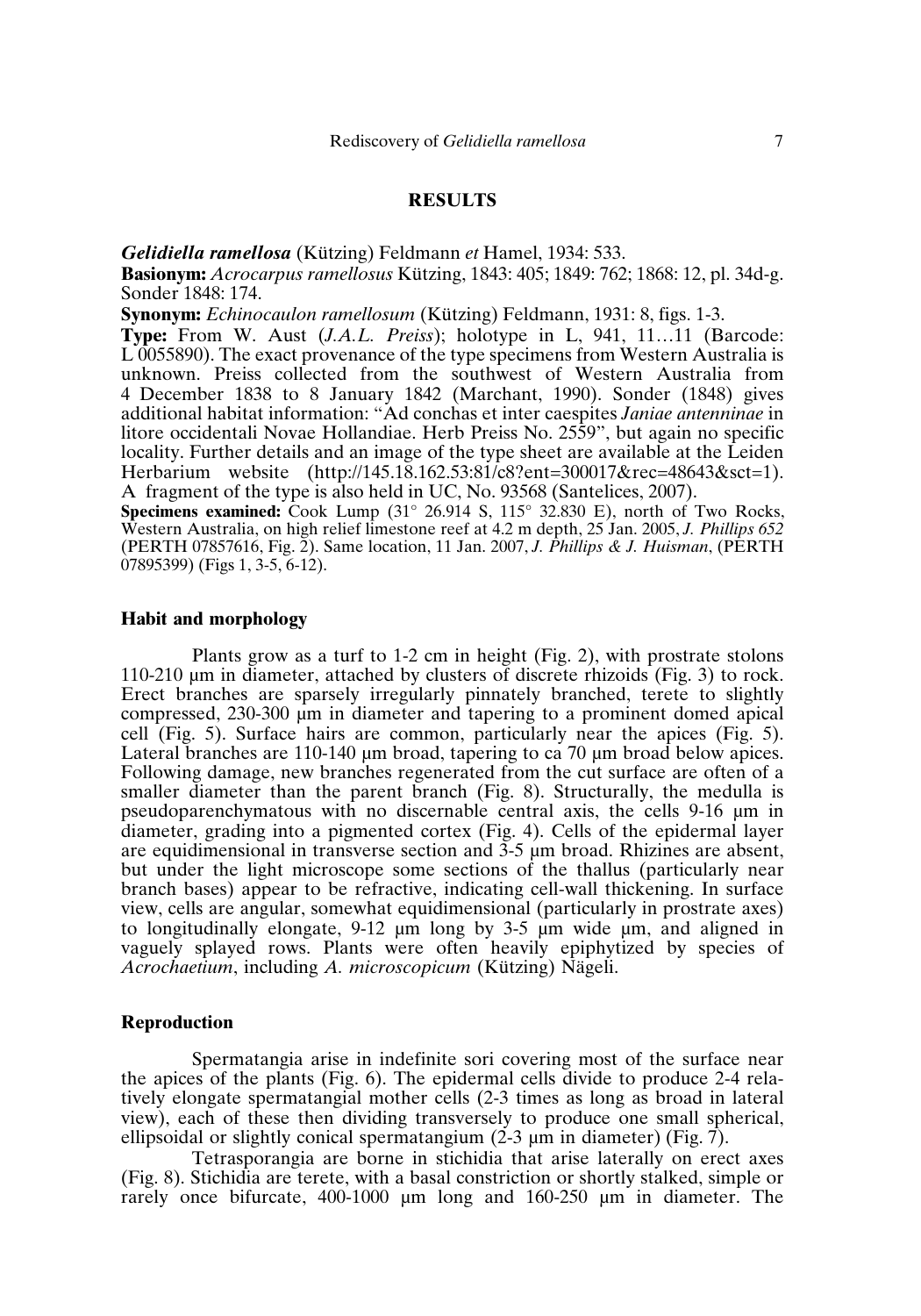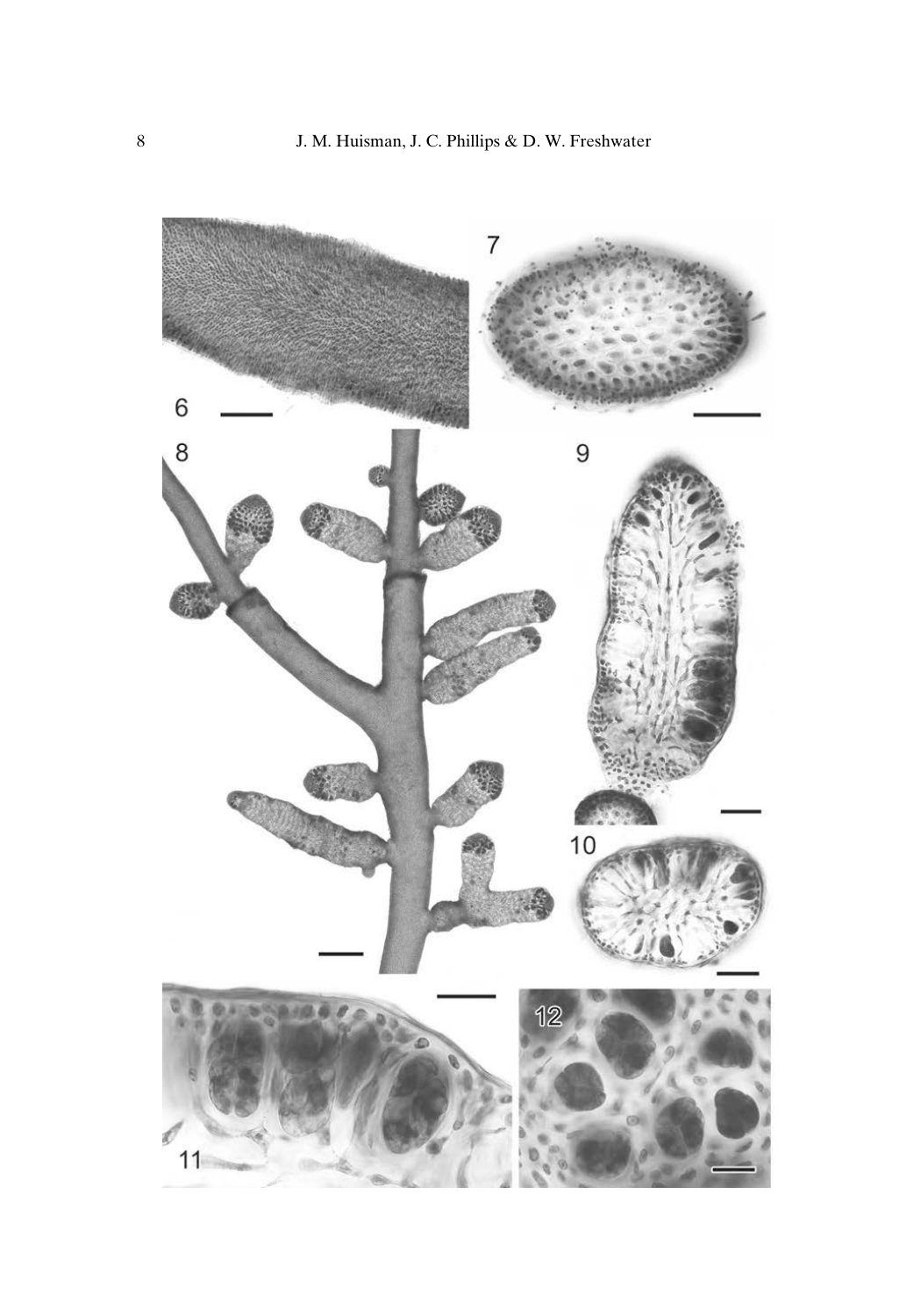tetrasporangia are produced acropetally in irregular whorls, with each stichidium distally with 8-15 rows of sporangia, each row with 8-12 sporangia visible (i.e., 16-24 sporangia per whorl). Proximal to the sporangia are numerous empty rows where sporangia have been discharged. These remain empty or occasionally tetrasporangia are regenerated in the cavities. Structurally the stichidia have a more open construction than the vegetative branches (Figs 9, 10). Tetrasporangia are initiated from the inner cortical cells and are pit connected laterally and adaxially to the bearing cell. The bearing and other vegetative filaments lie alongside the sporangia and terminal cells arch over the distal surface. In surface view (best seen after release of sporangia) the vegetative filaments form an irregular honeycomb appearance. Tetrasporangia are ellipsoid to pyriform when young, ellipsoid when mature, 34-50 µm long and 19-30 µm in diameter, and tetrahedrally or irregularly cruciately divided (Figs 11, 12).

#### **Molecular analyses**

The first 111 base pairs of the 1467 base pair *rbc*L were excluded from analyses because of missing data for a majority of 16 sequences in the alignment. The remaining sequence included 428 (31.6%) variable and 297 (21.9%) parsimony informative sites and a GTR+I+G model was chosen as the best fit to these data. The same ML tree (lnL =  $-6135.50$ ) was found in 10 separate searches (Fig. 13) and was identical to the NJ tree and one of the three MP trees. The other MP topologies differed in having *G. ramellosa* sister to the *Gelidiella* clade, and the arrangement of the outgroup species. The partial LSU alignment included 1082 sites covering the middle region of the gene (Freshwater *et al.*, 1999) that has been used in previous Gelidiales analyses (e.g. Rico *et al*., 2002; Tronchin & Freshwater, 2007). The alignment required the assignment of insertion/deletion mutations (indels) at 17 sites, however there were no indels of more than four contiguous sites, and the assigned gaps were treated as missing data in all analyses. The alignment included 131 (12.1%) variable and  $73(6.7%)$  parsimony informative sites and a TVM+I model was chosen as the best fit to these data. Ten separate ML searches found the same tree ( $ln L = -2529.57$ , Fig. 14), which was identical in topology to one of two MP trees  $(L = 186, CI = 0.691)$ . The other MP tree and the NJ tree differed in the arrangement of outgroup species and the positions of *G. ramellosa* and *Parviphycus* sp. were also different in the NJ tree. The combined *rbc*L+LSU alignment included 2438 sites, of which 538 (22.1%) were variable and 352 (16.9%) were parsimony informative. Ten separate ML searches under a GTR+I+G model of sequence evolution all found the same tree  $(hL = -8218.82, Fig. 15)$ , which was identical to the single MP tree  $(L = 997,$ CI = 0.562). The NJ tree topology differed only in having *G. ramellosa* sister to a *Gelidiella/Parviphycus* clade.

Figs 6-12. *Gelidiella ramellosa*, reproductive features (all PERTH 07895399). **6.** Surface view of spermatangial sorus. **7.** Transverse section of spermatangial sorus, showing spermatangia arising from all surfaces. **8.** Portion of tetrasporangial plant showing lateral stichidia with sporangia arranged in mostly irregular rows. **9.** Longitudinal section of tetrasporangial stichidium, showing sporangia maturing progressively from apex to base. **10.** Transverse section of tetrasporangial stichidium. **11.** Closer view of tetrasporangia, showing irregularly cruciate (left sporangium) and tetrahedral (right sporangium) arrangement of spores. **12.** Surface view of tetrasporangia, showing mostly tetrahedral arrangement of spores. Scales: 6, 7, 9,  $10 = 50 \text{ µm}; 8 = 100 \text{ µm}; 11, 12 =$ 25 µm.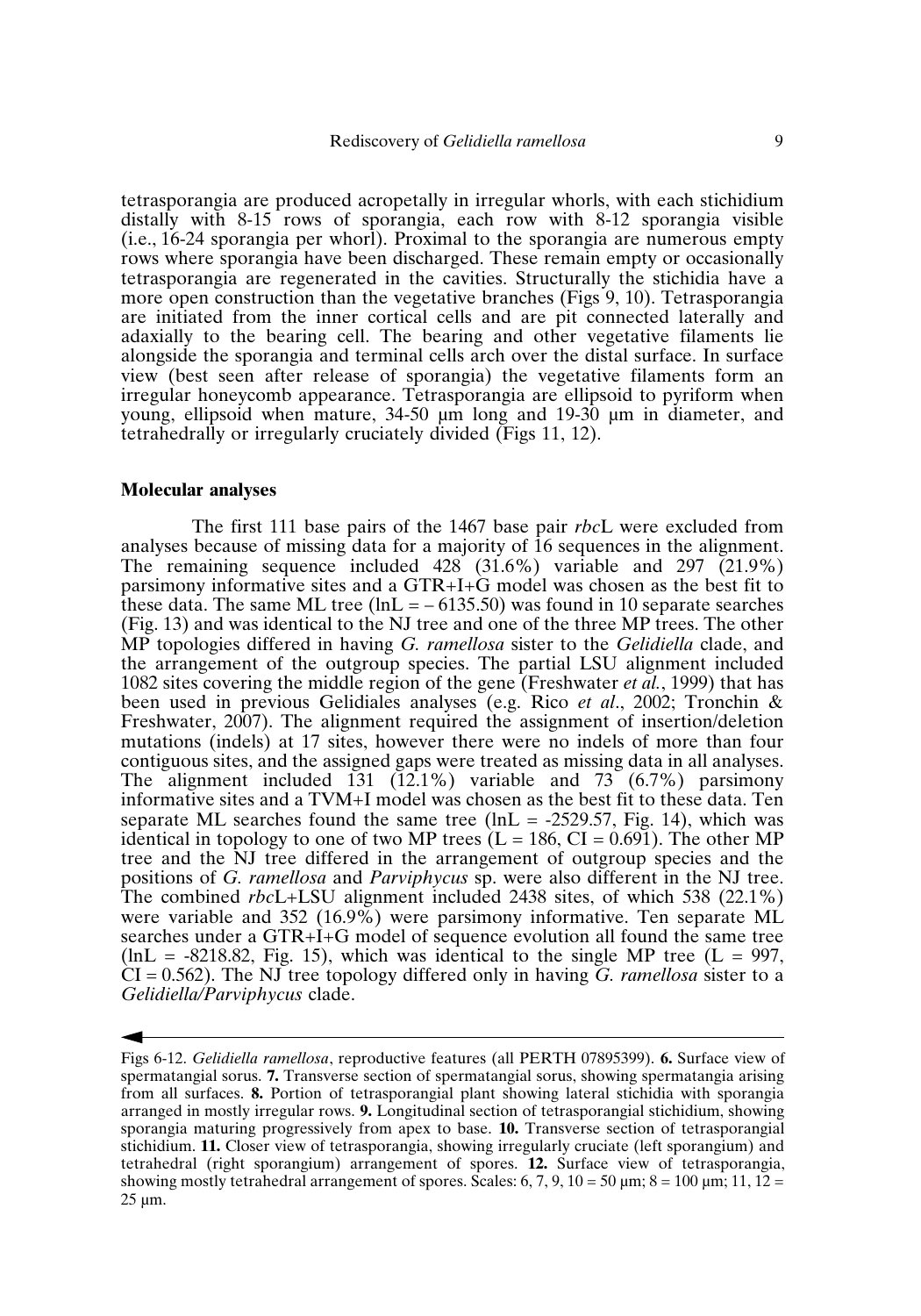

Fig. 13. Maximum-likelihood tree resulting from analysis of *rbc*L sequences for specimens of *Gelidiella*, *Parviphycus* and four gelidialean outgroups. Bootstrap proportion values for maximum-likelihood (M), maximum-parsimony (P), and distance (D) analyses are shown for branches when  $> 50$ .

The topological position of *Gelidiella ramellosa* was not consistent in the trees resulting from analyses of the three sequence data sets. It was sister to the clade of *Gelidiella acerosa* (Forsskål) Feldmann *et* Hamel in the LSU and combined analyses but with no bootstrap support. In *rbc*L analyses, *G. ramellosa* was usually resolved sister to the clade of *Parviphycus* species with levels of bootstrap support ranging from high (87%) for NJ to low (63%) for MP.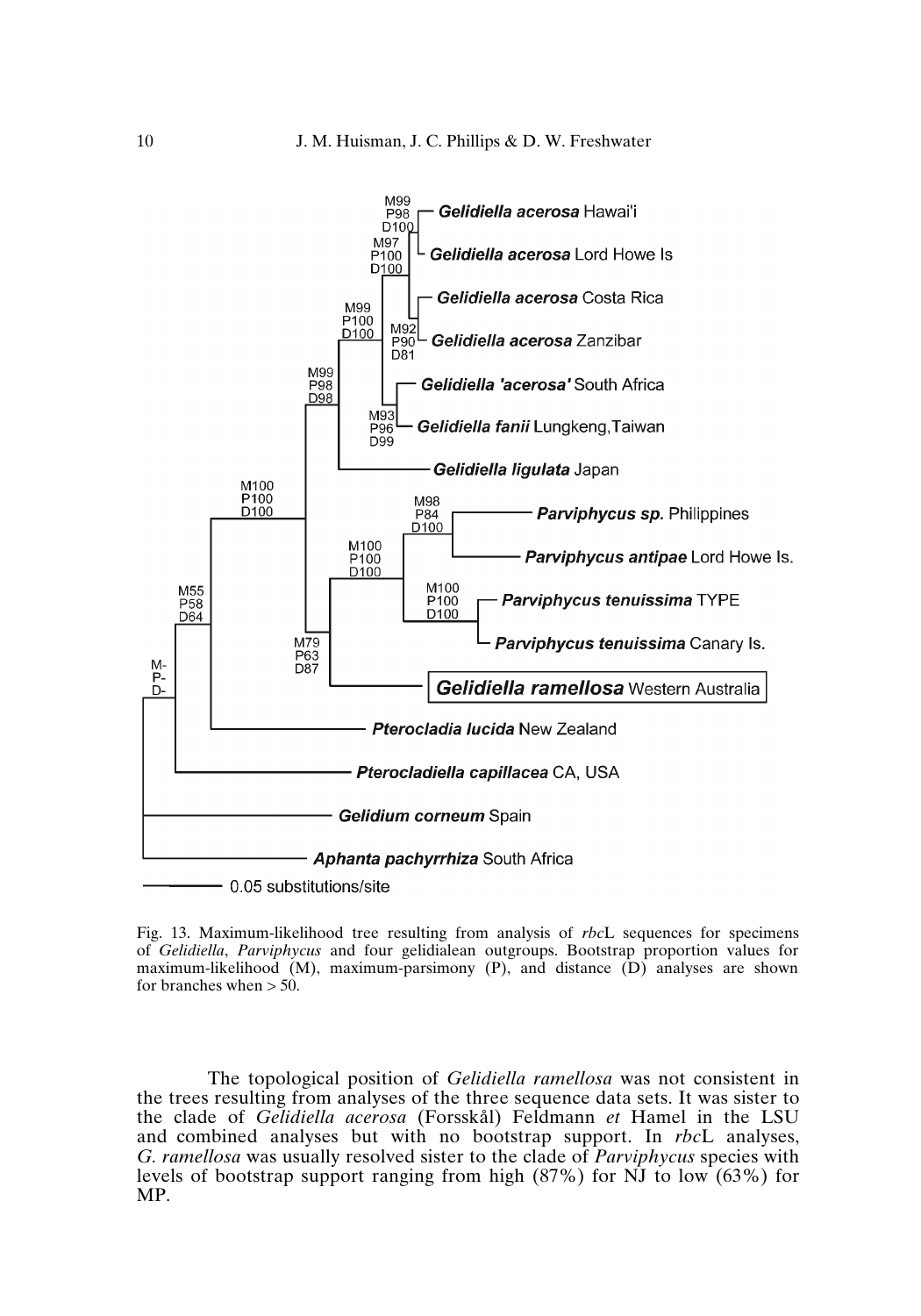

Fig. 14. Partial LSU maximum-likelihood tree resulting from analysis of sequences for specimens of *Gelidiella*, *Parviphycus* and four gelidialean outgroups. Bootstrap proportion values as described in Fig. 13.

## **DISCUSSION**

#### **Gelidiella ramellosa** *in Australia*

The present specimens are almost wholly compatible with the type material of *Gelidella ramellosa* and the subsequent descriptions and illustrations of that material by Kützing (1868) and Womersley & Guiry (1994). Santelices (2007) examined a fragment of the type specimen in UC and reported it to lack rhizines and attached to the substratum by single-celled, externally produced rhizoids. This agrees with our material and is in concordance with the studies of Perrone *et al.* (2006) and Santelices (2007), who showed clustered rhizoids to be characteristic of *Gelidiella* and *Parviphycus* Santelices (see also Lin & Freshwater, 2008). Our material shows some tetrasporangia that appear to be tetrahedrally divided, while others are decussately cruciate as was described by Womersley & Guiry (1994). Given the proximity to the (admittedly vague) type locality, we are certain that our specimens represent authentic *Gelidiella ramellosa* and are the first collection of this species for over 165 years.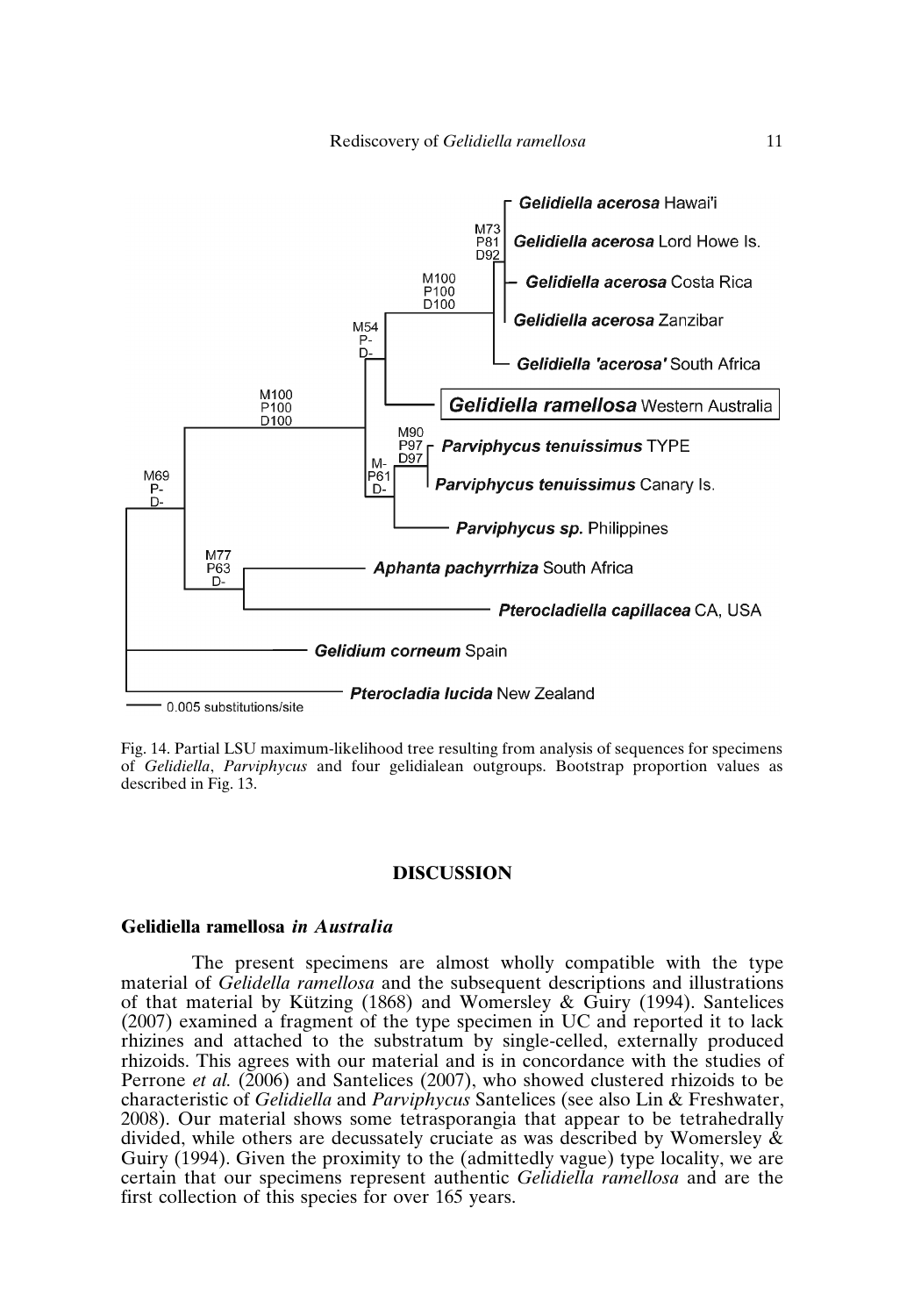

0.01 substitutions/site

Fig. 15. Combined *rbc*L + partial LSU maximum-likelihood tree resulting from analysis of sequences for specimens of *Gelidiella*, *Parviphycus* and four gelidialean outgroups. Bootstrap proportion values as described in Fig. 13.

Two other species of *Gelidiella* have been reported for southern Australia by Womersley & Guiry (1994), but these have subsequently been transferred to other genera. (*G. minima* Guiry *et* Womersley to *Pterocladiella*, *G. antipai* Celan to *Parviphycus*). *Gelidiella ramellosa* is readily distinguished from these species by its lateral tetrasporangial stichidia, which differ markedly from the terminal stichidia of *Pterocladiella minima* (Guiry *et* Womersley) Santelices *et* Hommersand and *Parviphycus antipae* (Celan) Santelices (Womersley & Guiry, 1994).

In addition, three taxa of tropical *Gelidiella* have been recorded from Australia, including the type *G. acerosa*, *G. bornetii* (Weber-van Bosse) Feldmann *et* Hamel and *G. pannosa* Feldmann *et* Hamel (Cribb, 1983; Price & Scott, 1992; Huisman, 2000; Huisman & Borowitzka, 2003). Price & Scott (1992) questioned the distinctions between the latter two, referring their collections to *G. pannosa*, a species subsequently considered synonymous with *G. tenuissimus* Feldmann *et* Hamel (=*Parviphycus tenuissimus* (Feldmann *et* Hamel) Santelices) (Santelices &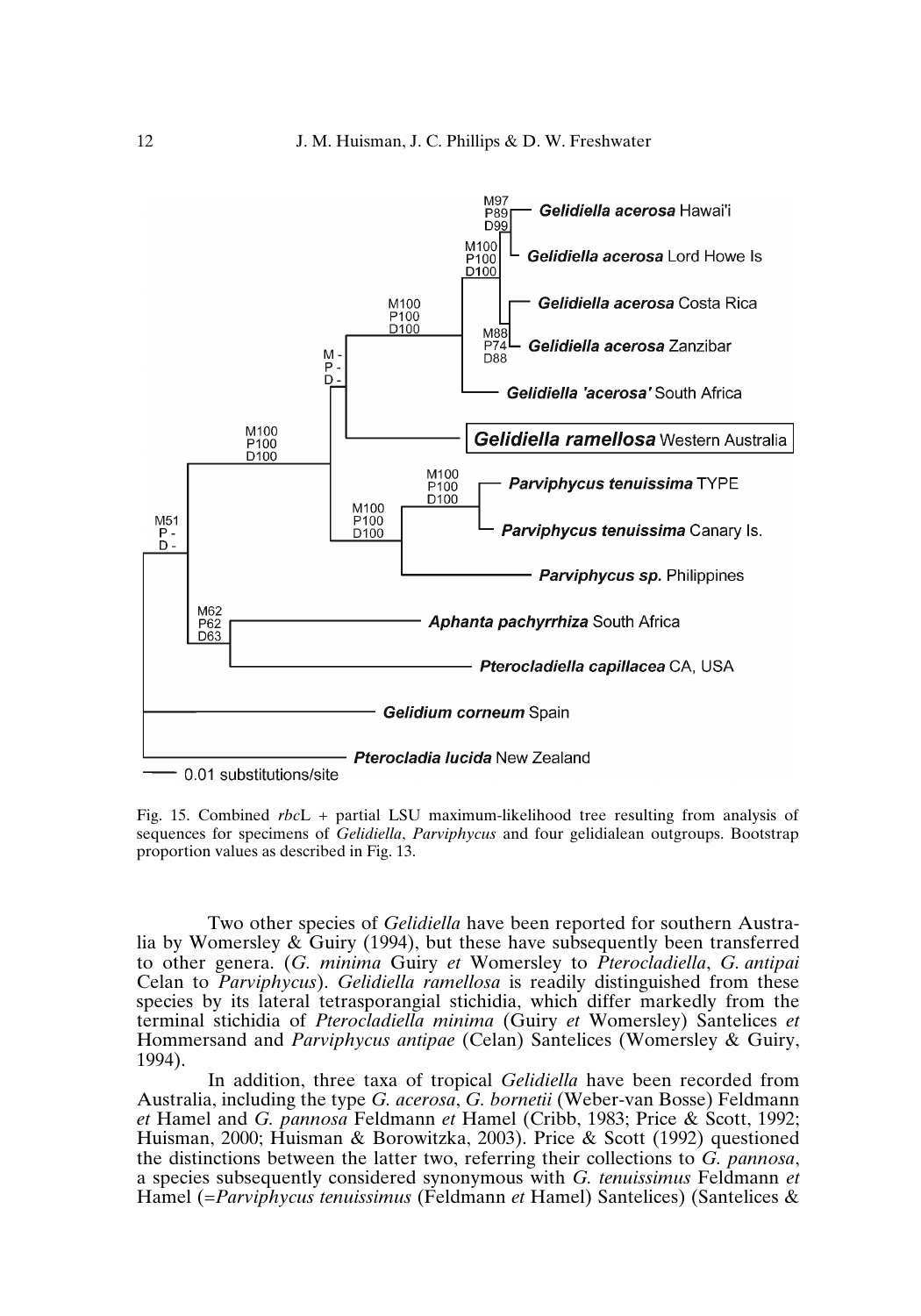Rico, 2002). *Gelidiella bornetii* was considered a taxonomic synonym of *G. lubrica* (Kützing) Feldmann *et* Hamel by Hatta & Prud'homme van Reine (1991). Their taxonomic opinion was later supported by Schneider & Lane (2005), who tentatively attributed vegetative plants from Bermuda to this species. Other authors recognize both *G. bornetii* and *G. lubrica* (Kraft & Abbott, 1998, table 1; Shimada & Masuda, 1999) and, given their widely separate type localities, habitats and overall morphology, this seems justifiable until DNA sequence analyses of specimens from the respective type localities are undertaken. There is, however, some confusion with these species because Weber-van Bosse's protologue of *G. bornetii* (Weber-van Bosse, 1926) does not match the specimen labelled as the Holotype (Millar & Freshwater, 2005). The identity of the Great Barrier Reef specimens attributed to *G. bornetii* by Cribb (1983) is unclear, given these uncertainties.

At the Western Australian collection locality (Cook Lump), *Gelidiella ramellosa* grew in close association with *Gelidium crinale (*Turner) Gaillon, the two species sharing somewhat similar habits. *Gelidium crinale* is readily distinguished by the presence of internal rhizines, but a more immediate distinction can be seen by examining epidermal cells in surface view, which in *Gelidiella ramellosa* are longitudinally elongate whereas those of *Gelidium crinale* are equidimensional. This feature is best observed in the upright axes, as epidermal cells in the prostrate axes of *Gelidiella ramellosa* can also be equidimensional.

#### **"Gelidiella ramellosa"** *from other countries*

Maggs & Guiry (1987), Womersley & Guiry (1994) and Kraft & Abbott (1998) questioned the identity of non-type records of *G. ramellosa* from Tunisia and Japan. In their Table II, Maggs & Guiry (1987) reported tetrasporangia of Mediterranean specimens as occurring in chevrons and in rows of 4-6 sporangia when viewed from above. Feldmann (1931), Feldmann  $\&$  Hamel (1936) and Boudouresque (1967) described plants from Tunisia as being compressed or flat, pinnately branched and the tetrasporangia as tetrahedrally divided. Despite the occurrence of tetrahedrally divided tetrasporangia in the new collections [something not reported by Womersley & Guiry  $(1994)$ ] and the presence of slightly compressed axes, we agree with Womersley & Guiry in doubting that the Tunisian plants represent true *G. ramellosa*. The type and present specimens are terete to slightly compressed, irregularly sparsely branched, and tetrasporangia occur in irregular whorls of 8-12 sporangia (in surface view). We therefore feel that the Tunisian plants are incorrectly placed in *G. ramellosa* and probably represent a species of *Parviphycus*. At the moment we are unable to suggest an alternative name, but the features described by Feldmann & Hamel (1936) are compatible with the type description of *Gelidiella myrioclada* (Børgesen) Feldmann *et* Hamel (Børgesen, 1934, as *Echinocaulon*), although not necessarily with subsequent descriptions of this species (e.g. Santelices 1977; Abbott, 1999). Børgesen (1934) emphasized that his Indian specimens had tetrasporangia arranged in distinct transverse rows, but this was not the case with specimens from the Hawaiian Islands (Santelices, 1977). Given that this feature is presently accorded generic importance and is used (partly) to distinguish *Parviphycus* from *Gelidiella*, it is likely that the Hawaiian specimens do not represent *G. myrioclada*.

The division pattern of tetrasporangia in *Gelidiella* has been the cause of some uncertainty. Maggs & Guiry (1987) described the pattern in *G. calcicola*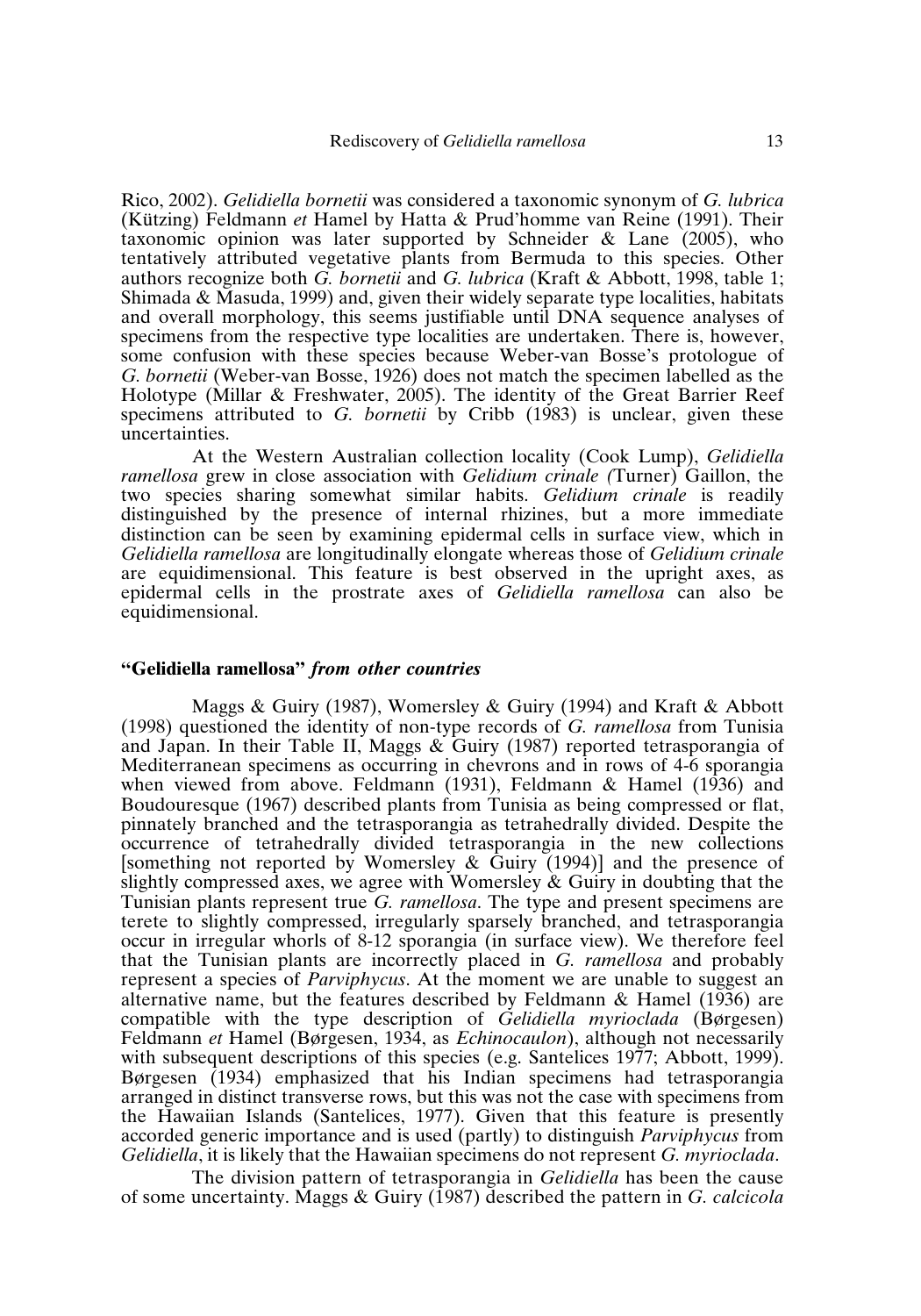as "perplexing", as sporangia with two division products were not seen and the division sequence was therefore not successive (as is generally found in cruciately divided sporangia). The tetrasporangia in *G. ramellosa* also do not present a two-celled stage, and we therefore regard the arrangement of spores as tetrahedral.

Santelices (2004), erected the new genus *Parviphycus* for several species previously placed in *Gelidiella*, including *Parviphycus adnatus* (Dawson) Santelices, *P. antipae*, *P. tenuissimus* (Feldmann *et* Hamel) Santelices and *P. womersleyanus* (Kraft *et* Abbott) Santelices. The new genus was characterized by several features, including: i) regularly arranged rows of tetrasporangia; ii) axial cells and second order cell filaments obvious in transverse sections; and iii) a distichous pattern of apical division. Millar & Freshwater (2005) suggested that many of the species of *Gelidiella* were poorly known and that further study might result in additional transfers to *Parviphycus*, leaving *Gelidiella* with only the type and perhaps a few other species (Millar & Freshwater, 2005). Their prediction has proved prescient, as subsequently Afonso-Carillo *et al.* (2007) transferred *Gelidiella setacea* (Feldmann) Feldmann *et* Hamel to *Parviphycus*.

As reported by Womersley & Guiry (1994) and observed in the present material, axial cells and periaxial derivatives are not obvious in *Gelidiella ramellosa* and the sporangia are not in regular rows. Thus it does not show the important features of *Parviphycus* and should be retained in *Gelidiella*.

The relationships of *Gelidiella ramellosa* with other species of *Gelidiella* and *Parviphycus* are uncertain in analyses of chloroplast-encoded *rbc*L and nuclear-encoded LSU sequences. A clade of *Gelidiella* and *Parviphycus* species is fully supported (bootstrap values of 100%) in all trees generated by the different analyses methods. The specimen of *G. ramellosa* is resolved as one of the early diverging lineages within this clade and is variously positioned either sister to the *Gelidiella* or *Parviphycus* clades. Previous studies have shown a high correlation between morphological character states and molecularly defined relationships within the Gelidiales (e.g. Shimada *et al*., 1999; Tronchin *et al*., 2003). The equivocal position of *G. ramellosa* in the molecular trees despite its seemingly clear morphological affinity to *Gelidiella* is most likely a product of the small number of sequences for these genera currently available for analysis.

With the removal of several species to *Parviphycus* (*P*. *adnata*, *P*. *antipai*, *P*. *setacea*, *P*. *tenuissimus* (including *P*. *pannosa*) and *P*. *womersleyana*) and *Pterocladiella* (*P*. *minima, P*. *sanctarum*, *P*. *taylorii*, and probably *P*. *calcicola*, the latter move flagged by Millar & Freshwater, 2005: 222; see also Santelices, 2007), some 17 species of *Gelidiella* are presently recognized. Kraft & Abbott (1998) provided a comprehensive table delineating the species that at the time were included in *Gelidiella*. Of those, *Gelidiella trinitatensis* W.R. Taylor (Taylor, 1960; Littler & Littler, 1997) and the seemingly rare *G. tinerfensis* Seoane-Camba (Seoane-Camba, 1977; Afonso-Carillo & Sanson, 1999: 95) are described as having tetrasporangia arranged in distinct chevrons, which would suggest closer affinities with *Parviphycus*. We refrain from making any new combinations, however, since we have not seen authentic material.

**Acknowledgements.** Thanks to Geordie Clapin (CSIRO) for diving support. JMH also acknowledges the "Australian Biological Resources Study" for funding support. DNA sequences were run in the Center for Marine Science DNA Analysis Core Facility. DWF's work on this project was supported by US National Science Foundation grant DEB-0328491 and the CMS DNA-Algal trust.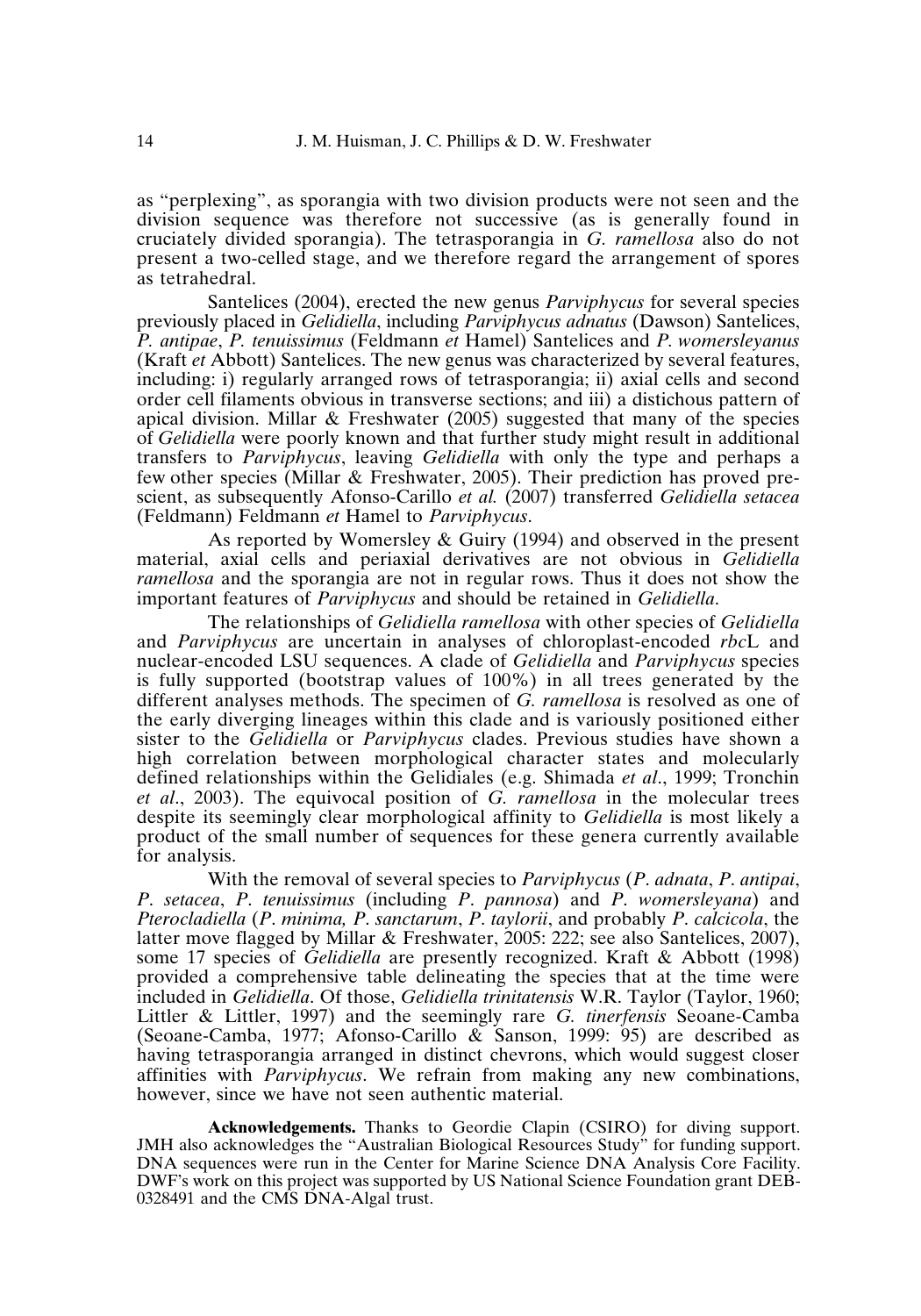#### **REFERENCES**

- ABBOTT I.A., 1999 *Marine red algae of the Hawaiian Islands*. Honolulu, Hawai'i, Bishop Museum Press,  $xy + 477$  p.
- AFONSO-CARILLO J. & SANSÓN M., 1999 *Algas, hongos y fanerógamas marinas de las Islas Canarias*. Universidad de La Laguna, 254 p.
- AFONSO-CARILLO J., SANSÓN M., SANGIL C. & DÍAZ-VILLA T., 2007 New records of benthic marine algae from the Canary Islands (eastern Atlantic Ocean): morphology, taxonomy and distribution. *Botanica marina* 50: 119-127.
- BØRGESEN F., 1934 Some Indian Rhodophyceae especially from the shores of the Presidency of Bombay-IV. *Bulletin of miscellaneous information, royal botanic gardens, Kew* 1934: 1-30.
- BOUDOURESQUE C.-F., 1967 *Gelidiella ramellosa* (Kützing) Feldmann et Hamel et *Antithamnion heterocladum* Funk, Rhodophycées rares ou nouvelles pour la flore française. *Annales de la société des sciences naturelles et d'archéologie de Toulon et du Var 1*967: 152-161.
- CRIBB A.B., 1983 *Marine algae of the southern Great Barrier Reef. Part 1. Rhodophyta.* Brisbane, Australian Coral Reef Society, 173 p.
- FELDMANN J., 1931 Remarques sur les genres *Gelidium* Lamour., *Gelidiopsis* Schmitz et *Echinocaulon* (Kütz.) emend. In: *Travaux cryptogamiques dédiés à Louis Mangin*. Paris, pp. 151-166.
- FELDMANN J. & HAMEL G., 1934 Observations sur quelques Gélidiacées. *Revue générale de botanique* 46: 528-549.
- FELDMANN J. & HAMEL G., 1936 Floridées de France VII. Gélidiales. *Revue algologique* 9: 85-140.
- FRESHWATER D.W. & BAILEY J.C., 1998 A multigene phylogeny of the Gelidiales including nuclear large-subunit rRNA sequence data. *Journal of applied phycology* 10: 229-236.
- FRESHWATER D.W. & RUENESS J., 1994 Phylogenetic relationships of some European *Gelidium* (Gelidiales, Rhodophyta) species, based on *rbc*L nucleotide sequence analysis. *Phycologia* 33: 187-194.
- FRESHWATER D.W., FREDERICO S. & BAILEY J.C., 1999  $-$  Characteristics and utility of nuclear-encoded large-subunit ribosomal gene sequences in phylogenetic studies of red algae. *Phycological research* 47: 33-38.
- FRESHWATER D.W., BRALY S.K., STUERCKE B., HAMNER R.M. & YORK R.A., 2005 Phylogenetic analyses of North Carolina Rhodymeniales. I. The genus *Asteromenia*. *Journal of the North Carolina academy of science* 121: 49-55.
- HATTA A.M. & PRUD'HOMME VAN REINE W.F., 1991 A taxonomic revision of Indonesian Gelidiales (Rhodophyta). *Blumea* 35: 347-380.
- HUGHEY J.R., SILVA P.C. & HOMMERSAND M.H., 2001 Solving taxonomic and nomenclatural problems in Pacific Gigartinaceae (Rhodophyta) using DNA from type material. *Journal of phycology* 37: 1091-1109.
- HUISMAN J.M., 2000 *Marine Plants of Australia*. Nedlands, University of Western Australia Press,  $ix + 300 p.$
- HUISMAN J.M. & BOROWITZKA M.A., 2003 Marine benthic flora of the Dampier Archipelago, Western Australia. *In*: Wells F.E., Walker D.I. & Jones D.S. (eds). *The Marine Flora and Fauna of Dampier, Western Australia*. Perth, Western Australian Museum, pp. 291-344.
- KRAFT G.T. & ABBOTT I.A., 1998 *Gelidiella womersleyana* (Gelidiales, Rhodophyta), a diminutive new species from the Hawaiian Islands. *Botanica marina* 41: 51-61.
- KÜTZING F., 1843 *Phycologia generalis* oder Anatomie, Physiologie und Systemkunde der Tange… Leipzig, F.A. Brockhaus, xxxii + 458 p.
- KÜTZING F., 1849 —*Species algarum*. Lipsiae [Leipzig], Brockhaus, vi + 922 p.
- KÜTZING F., 1868 *Tabulae phycologicae*. Vol. 18. Nordhausen, (iii) + 35p, 100 plates.
- LAPENNA G. & PERRONE C., 1999 Morphological and taxonomical studies of *Gelidiella* spp. (Gelidiales, Rhodophyta) from Apulia (South-East Italy). 2<sup>nd</sup> European Phycological Congress, Mini-symposium "Taxonomy and phylogeny", Montecatini Terme (Italy) 20-26 Settembre 1999. Book of Abstracts, p. 47.
- LIN S.-M. & FRESHWATER D.W., 2008 The red algal genus *Gelidiella* (Gelidiales, Rhodophyta) from Taiwan, including *Gelidiella fanii* sp. nov. *Phycologia* 47: 168-176.
- LITTLER D.S. & LITTLER M.M., 1997 An illustrated flora of the Pelican Cays, Belize. *Bulletin of the biological society of Washington* 9: 1-149.
- MADDISON D.R. & MADDISON W.P., 2000 MacClade 4: Analysis of Phylogeny and Character Evolution. Version 4.0. Sinauer Associates, Sunderland, Massachusetts, USA.
- MAGGS C.A. & GUIRY M.D., 1987 *Gelidiella calcicola* sp. nov. (Rhodophyta) from the British Isles and Northern France. *British phycological journal* 22: 417-434.